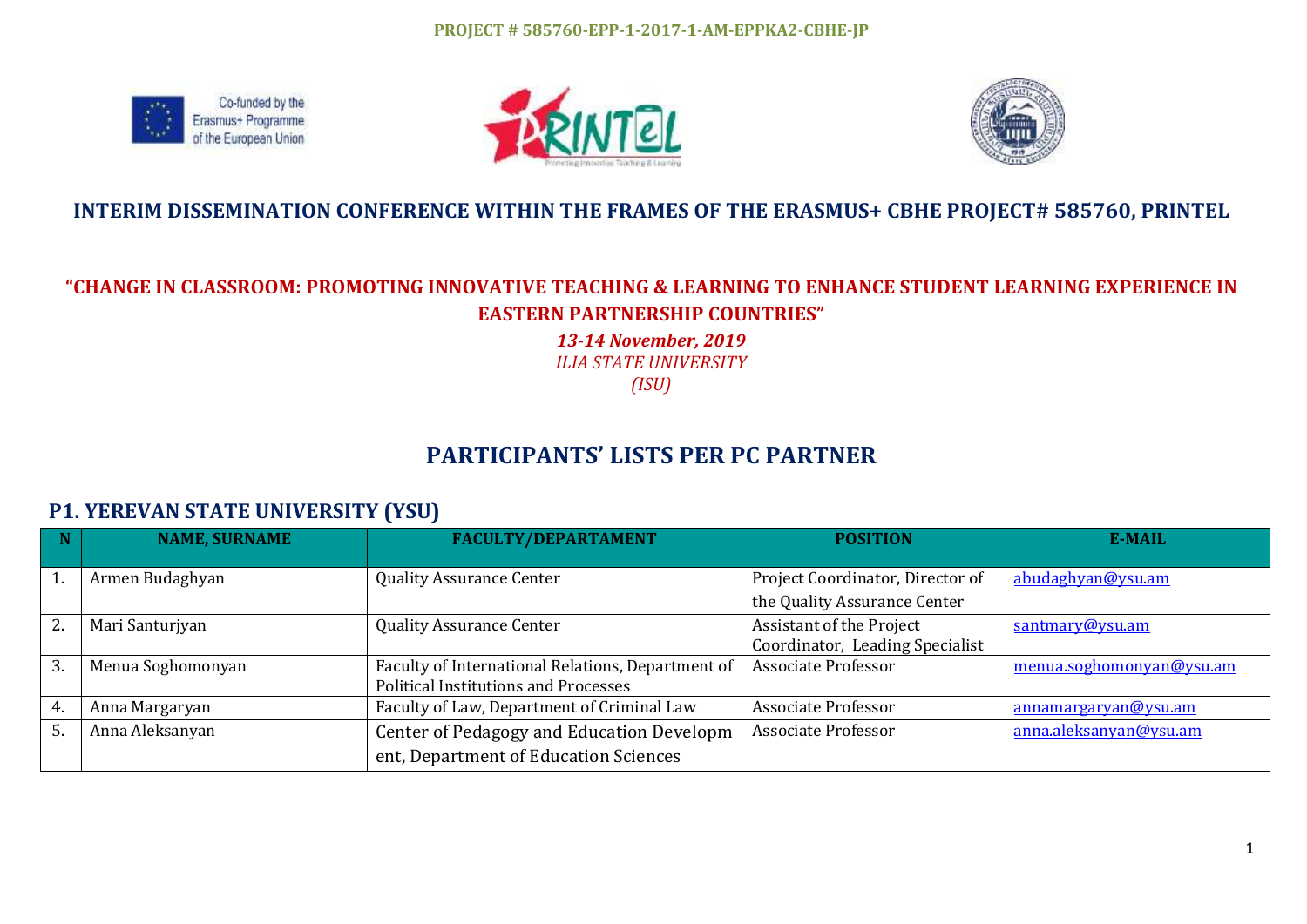### **P2. NATIONAL POLYTECHNIC UNIVERSITY OF ARMENIA (NPUA)**

|    | <b>NAME, SURNAME</b> | <b>FACULTY/DEPARTAMENT</b>                  | <b>POSITION</b>                 | E-MAIL              |
|----|----------------------|---------------------------------------------|---------------------------------|---------------------|
|    |                      |                                             |                                 |                     |
| 6. | Artur Zaprosyan      | Continuing Education and                    | Director                        | zaprosyan@seua.am   |
|    |                      | <b>Faculty Development Centre</b>           |                                 |                     |
|    | Armen Hovhannisyan   | <b>Faculty of Mining and Metallurgy</b>     | Head of Chair of Mining and     | hov armen@mail.ru   |
|    |                      |                                             | <b>Environmental Protection</b> |                     |
|    |                      |                                             | Engineering                     |                     |
| 8. | Arusyak Abrahamyan   | Institute of Information and Communication  | <b>Assistant Professor</b>      | airis-lea@yandex.ru |
|    |                      | Technologies and Electronics, Department of |                                 |                     |
|    |                      | <b>Economics and Management</b>             |                                 |                     |

#### **P3. VANADZOR STATE UNIVERSITY AFTER H. TUMANYAN (VSU)**

| <b>NAME, SURNAME</b> | <b>FACULTY/DEPARTAMENT</b>                      | <b>POSITION</b>                                        | E-MAIL                  |
|----------------------|-------------------------------------------------|--------------------------------------------------------|-------------------------|
| Anush Gevorgyan      | Educational & Methodology Department            | Head of Educational &<br><b>Methodology Department</b> | <u>anrulega@mail.ru</u> |
| Arine Danielyan      | Faculty of Philology/Chair of Foreign Languages | <b>Assistant Professor</b>                             | arina.danielyan@mail.ru |

#### **P4. ILIA STATE UNIVERSITY (ISU)**

|     | <b>NAME, SURNAME</b> | <b>FACULTY/DEPARTAMENT</b> | <b>POSITION</b> | E-MAIL |
|-----|----------------------|----------------------------|-----------------|--------|
| 11. |                      |                            |                 |        |
| 12. |                      |                            |                 |        |
| 13. |                      |                            |                 |        |
| 14. |                      |                            |                 |        |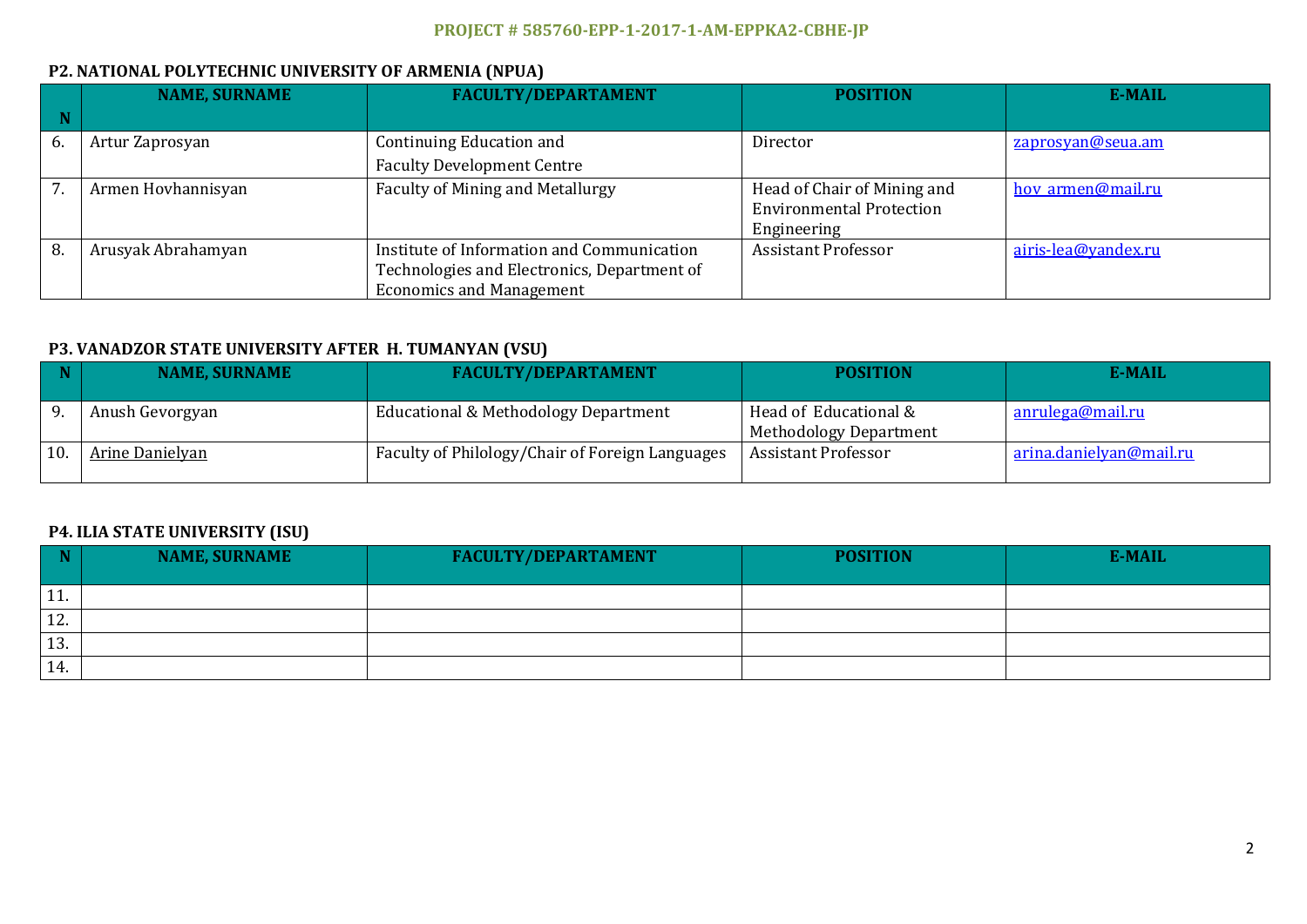### **P5. GEORGIAN TECHNICAL UNIVERSITY (GTU)**

|                       | <b>NAME, SURNAME</b> | <b>FACULTY/DEPARTAMENT</b> | <b>POSITION</b> | E-MAIL |
|-----------------------|----------------------|----------------------------|-----------------|--------|
| 15.                   |                      |                            |                 |        |
| 16.                   |                      |                            |                 |        |
| $\overline{1}$<br>17. |                      |                            |                 |        |

### **P6. IAKOB GOGEBASHVILI TELAVI STATE UNIVERSITY (TeSaU)**

| $\blacksquare$ | <b>NAME, SURNAME</b> | <b>FACULTY/DEPARTAMENT</b>                                | <b>POSITION</b>                 | E-MAIL                       |
|----------------|----------------------|-----------------------------------------------------------|---------------------------------|------------------------------|
| 18.            | Nino Korinteli       | International Relations Office                            | Institutional Coordinator/Chief | nino.korinteli@tesau.edu.ge  |
|                |                      |                                                           | Specialist                      |                              |
| 19             | Tamar Mikeladze      | Faculty of Educational Sciences / Educational<br>Sciences | <b>Associate Professor</b>      | tamar.miqeladze@tesau.edu.ge |
| 20.            | Shalva Tchkadua      | Faculty of Social Sciences, Business and Law/             | Associate Professor             | quality@tesau.edu.ge         |
|                |                      | Department of Philosophy                                  |                                 |                              |

#### **P7. BELARUSIAN STATE UNIVERSITY (BSU)**

|     | <b>NAME, SURNAME</b>  | <b>FACULTY/DEPARTAMENT</b>                           | <b>POSITION</b>                                      | <b>E-MAIL</b>               |
|-----|-----------------------|------------------------------------------------------|------------------------------------------------------|-----------------------------|
| 21. | Konstantin Mulyarchik | Faculty of Radiophysics and Computer<br>Technologies | Associate Professor                                  | k.mulyarchik@gmail.com      |
| 22. | Sviatlana Kharytonava | Faculty of Journalism                                | Head of the Department of<br><b>Periodical Press</b> | sveta har@mail.ru           |
| 23. | Natallia Mantsurava   | Faculty of Advanced Training and Retraining          | Dean                                                 | natali.mantsurova@gmail.com |
| 24  | Natallia Sayanova     | Faculty of Journalism                                | Lecturer                                             | natumi@mail.ru              |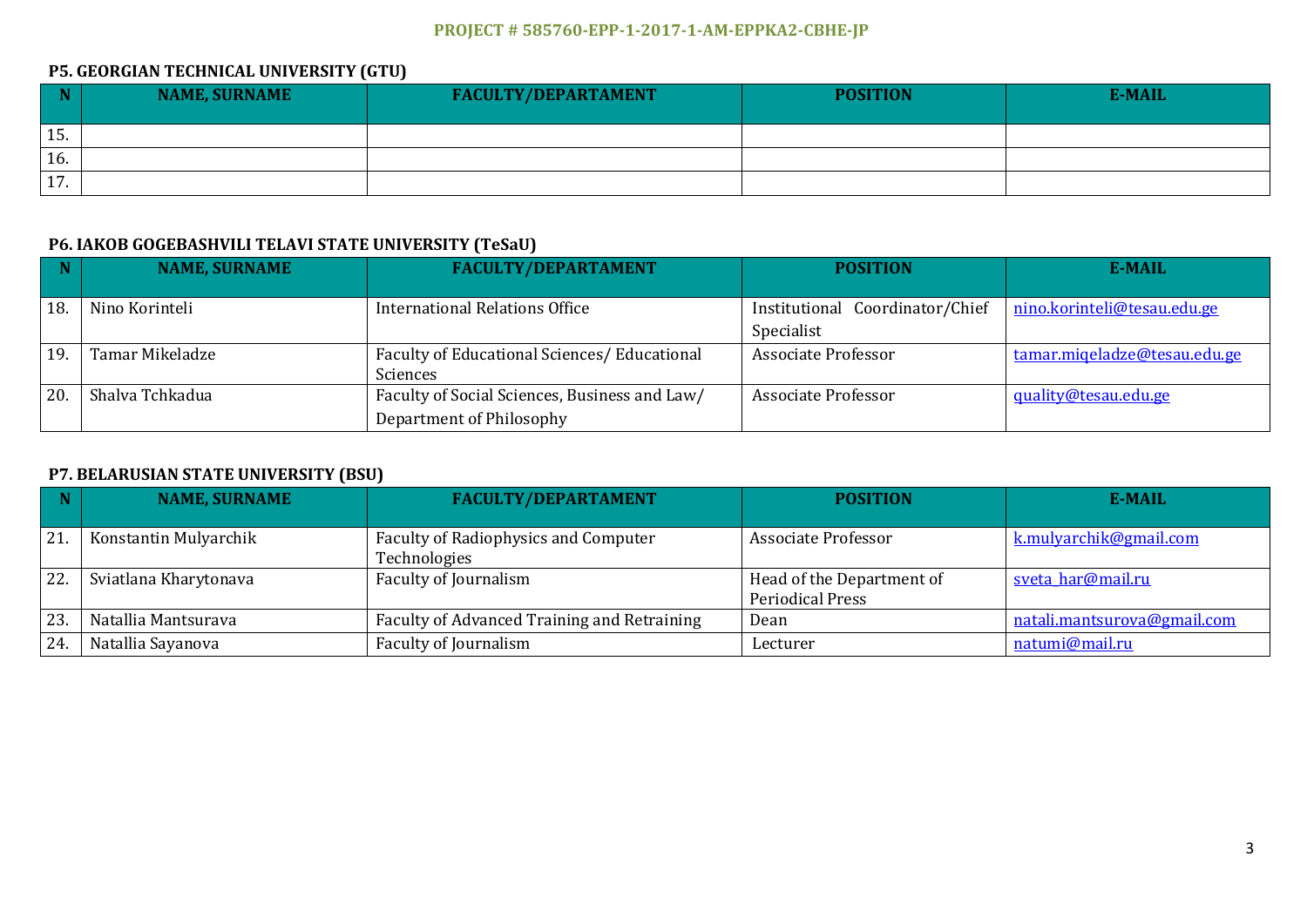### **P8. BREST STATE TECHNICAL UNIVERSITY (BrSTU)**

|     | <b>NAME, SURNAME</b> | <b>FACULTY/DEPARTAMENT</b>                    | <b>POSITION</b>              | <b>E-MAIL</b>         |
|-----|----------------------|-----------------------------------------------|------------------------------|-----------------------|
|     |                      |                                               |                              |                       |
| 25. | Natallia Chetyrbock  | Department of Management, Economics and       | Head of Management,          | natabrest@hotmail.com |
|     |                      | Finance                                       | <b>Economics and Finance</b> |                       |
|     |                      |                                               | Department                   |                       |
| 26. | Iryna Hranik         | Institute of Advanced Training and Retraining | Director of the Institute of | irishka75@tut.by      |
|     |                      |                                               | Advanced Training and        |                       |
|     |                      |                                               | Retraining                   |                       |
| 27. | Tatsiana Lisouskaya  | Department of Humanitarian Science            | Head of Department of        | lisovski rb@tut.by    |
|     |                      |                                               | Humanitarian Science         |                       |

#### **P9. YANKA KUPALA STATE UNIVERSITY OF GRODNO (YKSUG)**

|     | <b>NAME, SURNAME</b> | <b>FACULTY/DEPARTAMENT</b>                                   | <b>POSITION</b>                                | <b>E-MAIL</b>      |
|-----|----------------------|--------------------------------------------------------------|------------------------------------------------|--------------------|
| 28. | Sviatlana Hanchar    | Department of Foreign Languages                              | Head of the Department of<br>Foreign Languages | gonchar sv@grsu.by |
| 29. | Natalia Valko        | Physio-Technical Faculty, Department of General  <br>Physics | Associate professor                            | n.valko@grsu.by    |

#### **P11. KATHOLIEKE UNIVERSITEIT LEUVEN (KU LEUVEN)**

|     | <b>NAME, SURNAME</b> | <b>FACULTY/DEPARTAMENT</b>        | <b>POSITION</b> | <b>E-MAIL</b>            |
|-----|----------------------|-----------------------------------|-----------------|--------------------------|
| 30. | Chris Van Keer       | Faculty of Engineering Technology | Professor       | chris.vankeer@telenet.be |

## **P12. UNIVERSITAT DE BARCELONA (UB)**